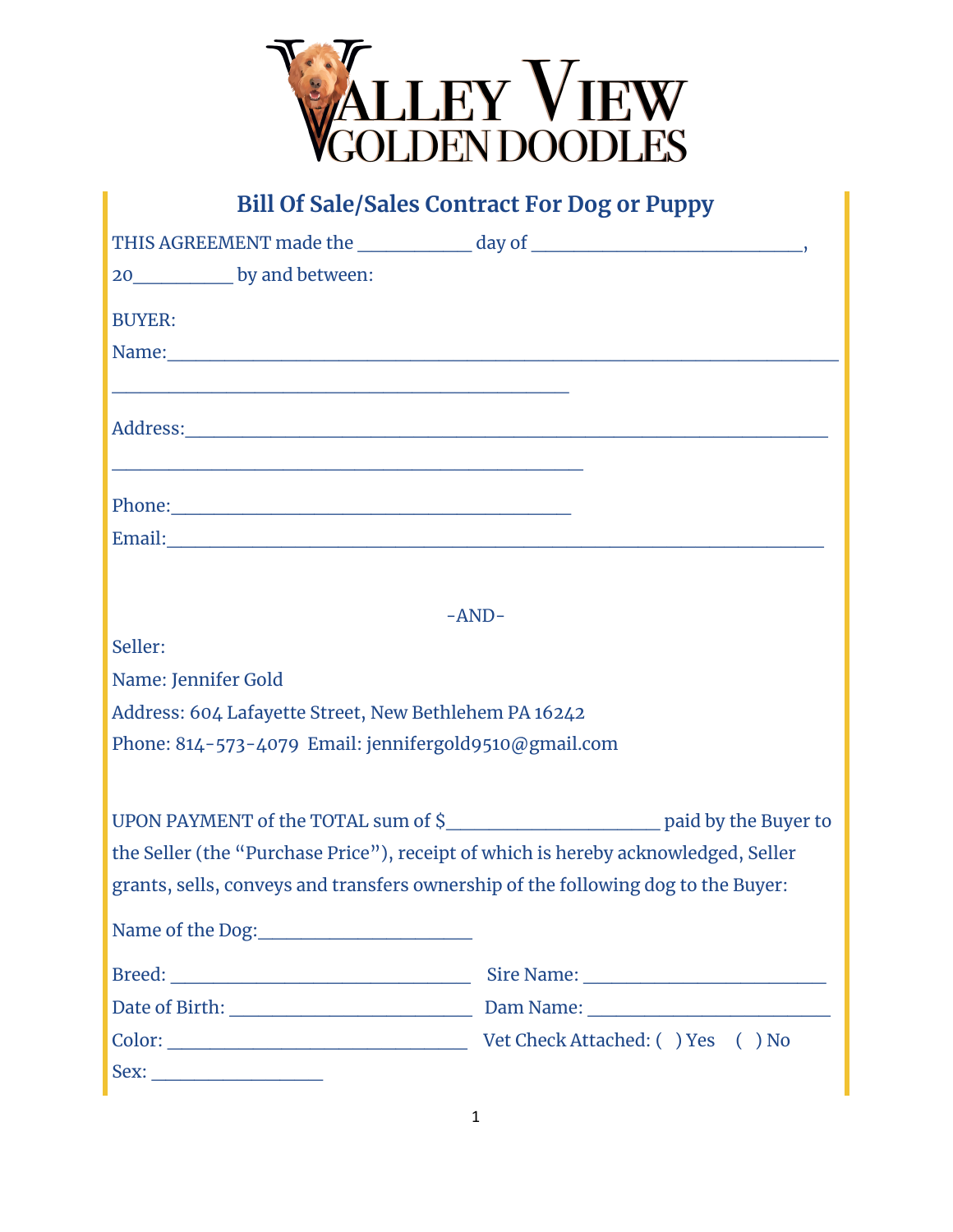#### **TERMS AND CONDITIONS**

### **I – DELIVERY and PAYMENT TERMS**

1. Deposit, Payment of Purchase Price, Fees Buyer has paid a deposit of \$ with payment of the balance of \$ due upon release of the dog to buyer. The expected delivery date is \_\_\_\_\_\_\_\_\_\_\_\_\_\_, or such other date as the parties may mutually agree based on heat, delivery, eight week growth period, and approval of release from a veterinarian. Payment of the balance may be made by cash or Venmo. All dollars based on U.S. Currency.

Buyer acknowledges and agrees that buyer will forfeit the deposit, legal claims, and any rights to the dog if:

(a) Buyer fails to complete the purchase transactions of the dog for any reason at agreed upon date of pick up. A ten day right to cure any Buyer default, will be granted by the Seller upon reasonable request.

In the event that the dog is not available due to sickness, death or any other circumstance owing to the fault of the seller or act of God, Buyers deposit will, at Buyer's option, be (a) refunded, or (aa) transferred to the next litter of puppies.

A boarding fee of \$20 per day will be charged for each day that the dog is boarded by the Seller past the agreed delivery/availability date.

2. Buyer releases Seller from any and all liability, of applicable Fees, Taxes, and other associated costs, or damages caused by the dog, including but not limited to damage, or destruction of property, and injury to any person. Under no circumstances shall the Seller be liable to the Buyer, or to any third party for any fees, or, consequential, incidental or special damages resulting from or in a manner related to the puppy.

3. Upon execution of this contract all veterinary care and its associated costs shall be the sole and exclusive Responsibility of the Buyer.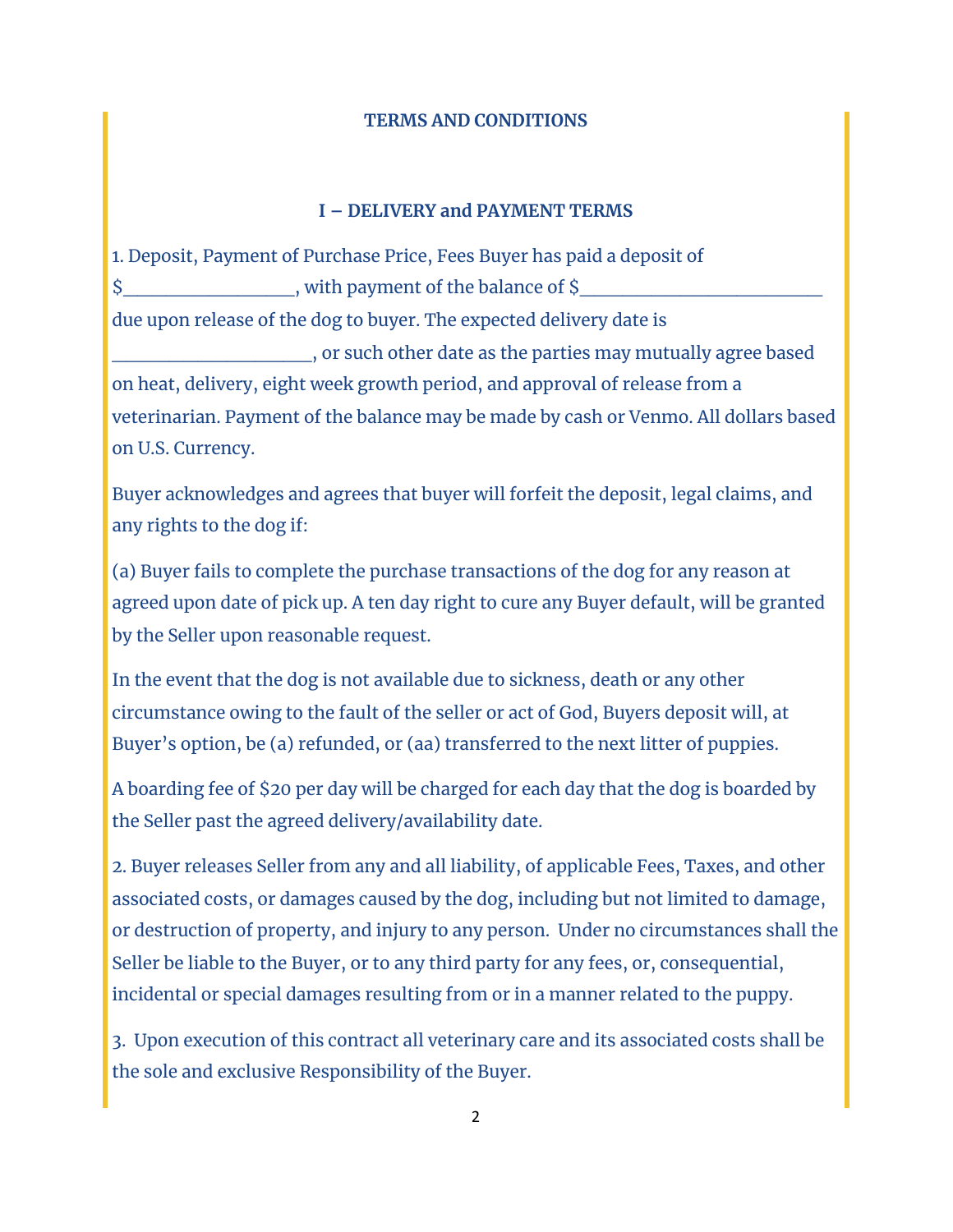## II – **LONGTERM CARE**

4. Buyer agrees; to maintain this puppy/dog in good health, provide routine preventative health care including, but not limited to, Vaccinations, Internal and External Parasites, Heartworm prevention and any other preventative medication, or care recommended by a licensed veterinarian.

5. This puppy/dog has been health checked by a licensed veterinarian within 72 hours of leaving our home. This puppy/dog is in good health and if for any reason the Buyer feels otherwise, Buyer must notify the seller within 7 days of this transaction.

#### **III-NON-BREEDING CLAUSE**

5. All puppies are sold on a strict **NON-BREEDING Contract**. Buyer agrees to spay or neuter this dog by 14 months of age at Buyer's expense. Failure to honor the spay/neutered conditions of this contract can result in the Seller reclaiming the dog without compensation to the Buyer and/or a \$10,000.00 fee will be charged.

6. If Buyer decides to breed this dog, Buyer MUST have the Dog's breeding approved in writing by Jennifer Gold, or her appointed representative.

#### **IV - Re-HOMING CLAUSE**

Our goal is to place our puppies in their "forever home". We do understand extenuating circumstances may arise. In the event the buyer cannot keep/maintain the dog at any time, we will re-home the dog for a nominal fee.

7. Buyer agrees; to return dog to Seller, or allow Seller to re-home dog/puppy should it become necessary at ANY point during it's life. Our goal is to place our puppies in their "forever home". We do understand extenuating circumstances may arise. In the event the buyer cannot keep/maintain the dog at any time, we will rehome the dog. The re-homing price will be given to the buyer minus a \$500 fee to cover various expenses and time.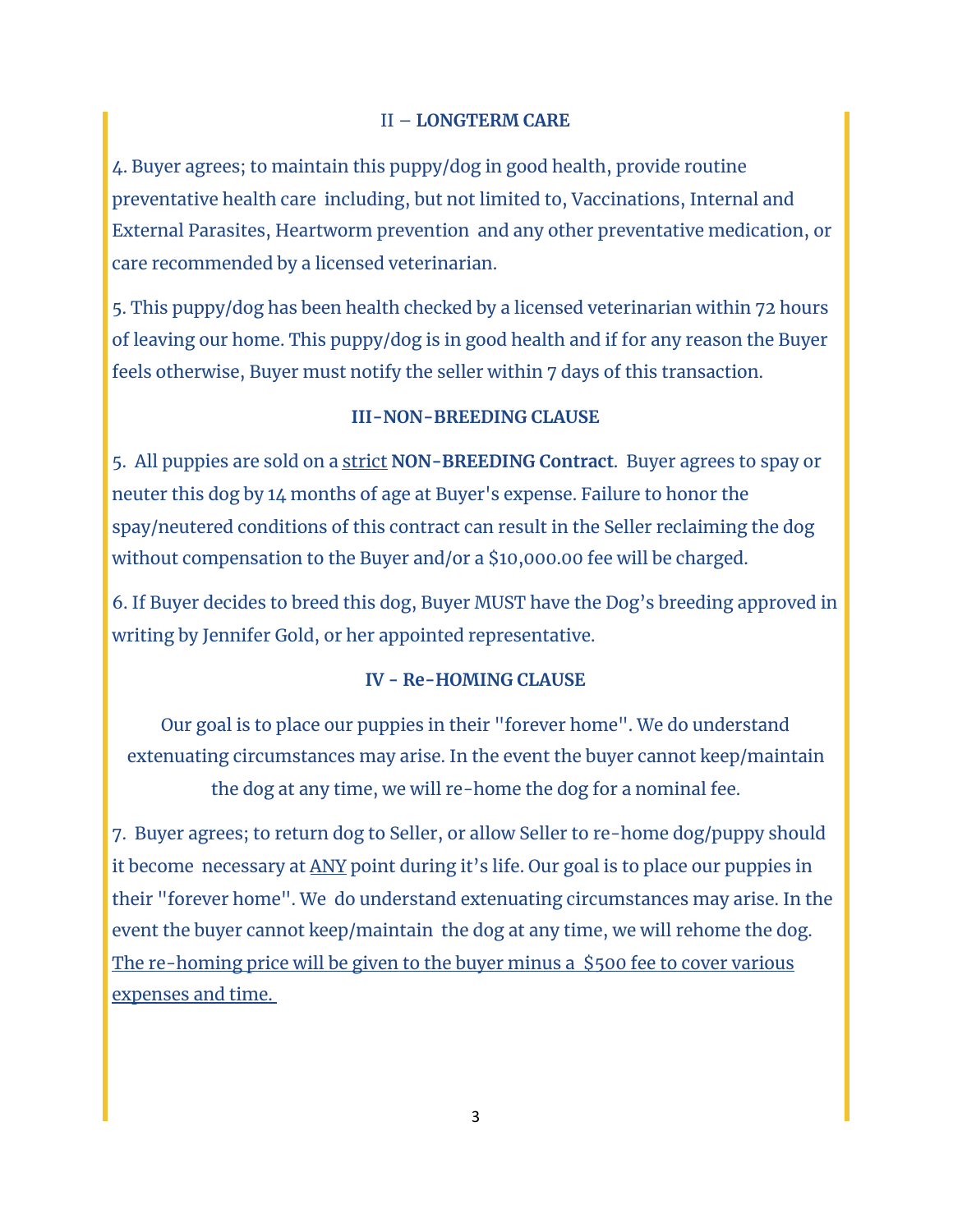## **V – SEVERABILITY and TRANSFERABLITY**

8. Any Clause within this Contract not enforced by the Seller, or found to be un-enforceable by legal decision, DOES NOT impact the enforceability of any other Clause within this contract.

9. This Contract is Non-Transferable without the express written consent of the Seller.

# **VI – RESOLUTION OF CONFLICT**

10. In the event of Legal Claims brought by either Party, Parties hereby agree to adjudicate all claims arising from the terms of this contract shall be resolved by the Clarion County, Court of Commons Pleas, in accordance with the governing laws of the State of Pennsylvania.

11. Parties agree ALL costs associated with the Legal resolution of conflict arising from this agreement will be paid in full to the winning party. Interest expenses on fees, or unpaid balances of money owed to either Party; shall be calculated at a rate of 7.0% annually and paid to the winning Party.

## **VII – NOTICE**

12. Any notices required by either Party under the terms and conditions of this contract shall be sent to the addresses below;

\_\_\_\_\_\_\_\_\_\_\_\_\_\_\_\_\_\_ \_\_\_\_\_\_\_\_\_\_\_\_\_\_\_\_\_\_\_

\_\_\_\_\_\_\_\_\_\_\_\_\_\_\_\_\_\_ \_\_\_\_\_\_\_\_\_\_\_\_\_\_\_\_\_\_\_

\_\_\_\_\_\_\_\_\_\_\_\_\_\_\_\_\_\_ \_\_\_\_\_\_\_\_\_\_\_\_\_\_\_\_\_\_\_

BUYER: SELLER AT: